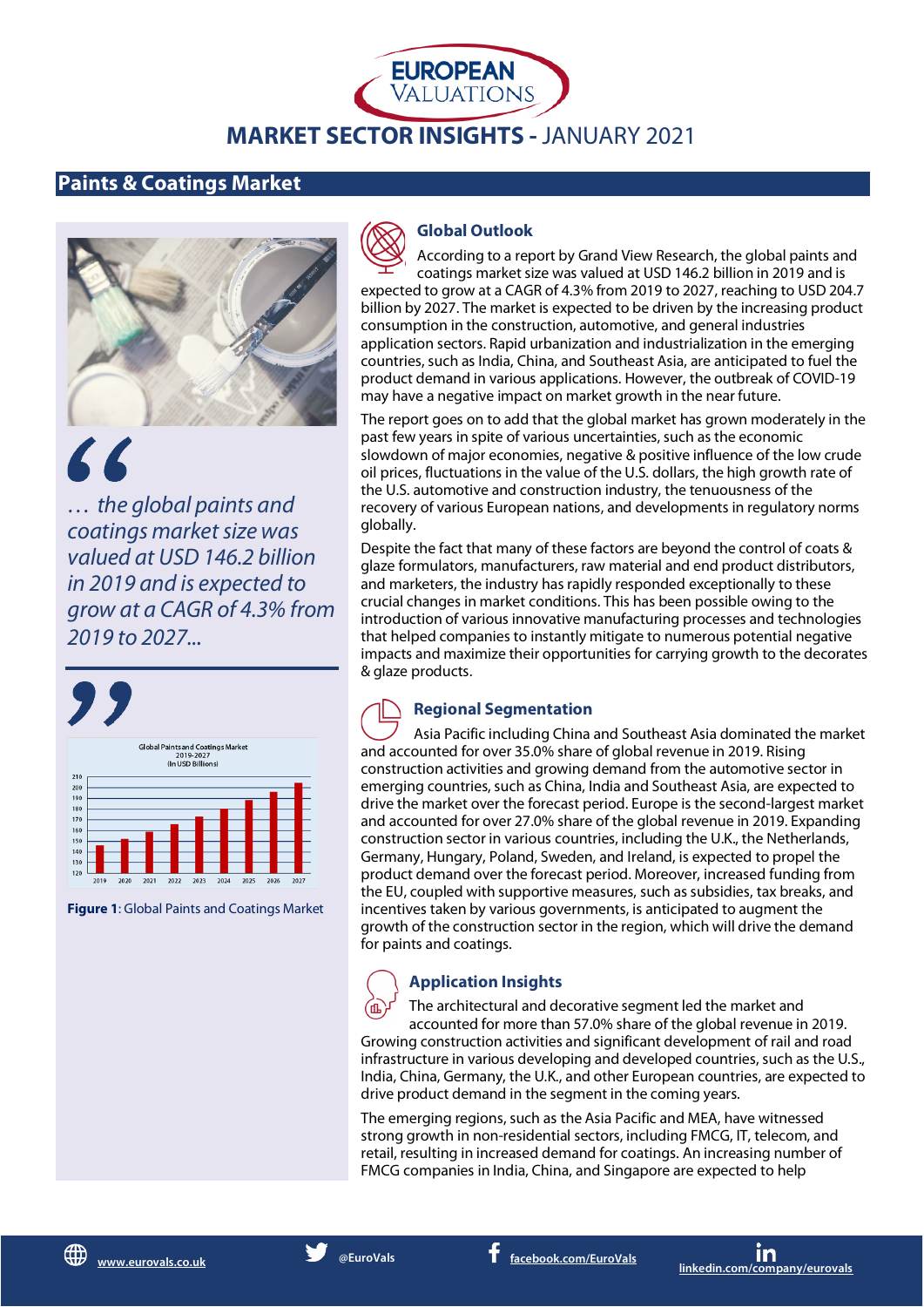

**EUROPEAN**<br>VALUATIONS

### **Paints & Coatings Market**



 $66$ 

*… the acrylic segment led the market in 2019 and accounted for the maximum revenue share of more than 42.0%...*



augment the market share of architectural & decorative paints and coatings in the near future. In addition, rapid industrialization, increasing government infrastructure spending, and increasing FDI is expected to further boost the segment growth

#### **Acrylic Segment Leads the Market**

According to the Grand View research report, the acrylic segment led the market in 2019 and accounted for the maximum revenue share of more than 42.0%. This growth is attributed to the excellent stabilization and weathering properties of acrylic products. Acrylic resins are widely used in water reducible and emulsion resins for the manufacturing of coats and varnishes. Its characteristics include thermoplastic nature, optical clarity, weather/UV resistance, and excellent dimensional stability. Moreover, currently, owing to the development of advanced technologies, the business has witnessed a huge shift from solvent-based to water-based or powdered coats. Implementation of stringent regulations globally and rising awareness about VOC contents are expected to be the major factors driving the demand for water-based products, which, in turn, is anticipated to drive the demand for acrylic resins.

# **-Global Wallpaper Market-**

According to a report by Mordor Intelligence, the global wallpaper market is expected to register a CAGR of 3.59% during the forecast period of 2020-2026. Wallpapers are cost-effective, hence are increasingly being adopted over traditional wall painting practices.

The report goes on to add that due to the increasing consumer demand for aesthetic designs, companies are coming up with a diverse range of wallpapers that resemble the looks of an old Persian carpet, or a breaking wave of surf, or a cracked brick wall, among others. This has made wallpapers feasible for a very high level of customization. Moreover, with the advent of graphic designing, along with new reproduction capabilities, wallpapers are set to become the next big disrupter in the world of design and décor.

# **- Global Decorating Tools Market-**

According to a report by Global Market Insights, the global Decorating tools Market size was USD 10.72 billion in 2019 and will grow at a CAGR of 5.0% between 2020 and 2026. Surge in urbanization especially in emerging economies is set to increase the decorating tools demand. The tools are available in wide specifications and sometimes with customizable and replaceable components to enhance functionality and reliability. Furthermore, manufacturers are continually introducing improved designs and functionality to make products more friendly for the surging DIY market.

DIY in the decorating industry is popular particularly among developed areas such as the U.S. and Europe. Easy applicability along with competitive pricing of the products is expected to boost decorating tools industry growth. Moreover, technological development for reducing paint wastage is also positively influencing the demand. Industry players are focusing on tie-ups with architects and government tenders for mass projects and supplying products in bulk and in economical prices.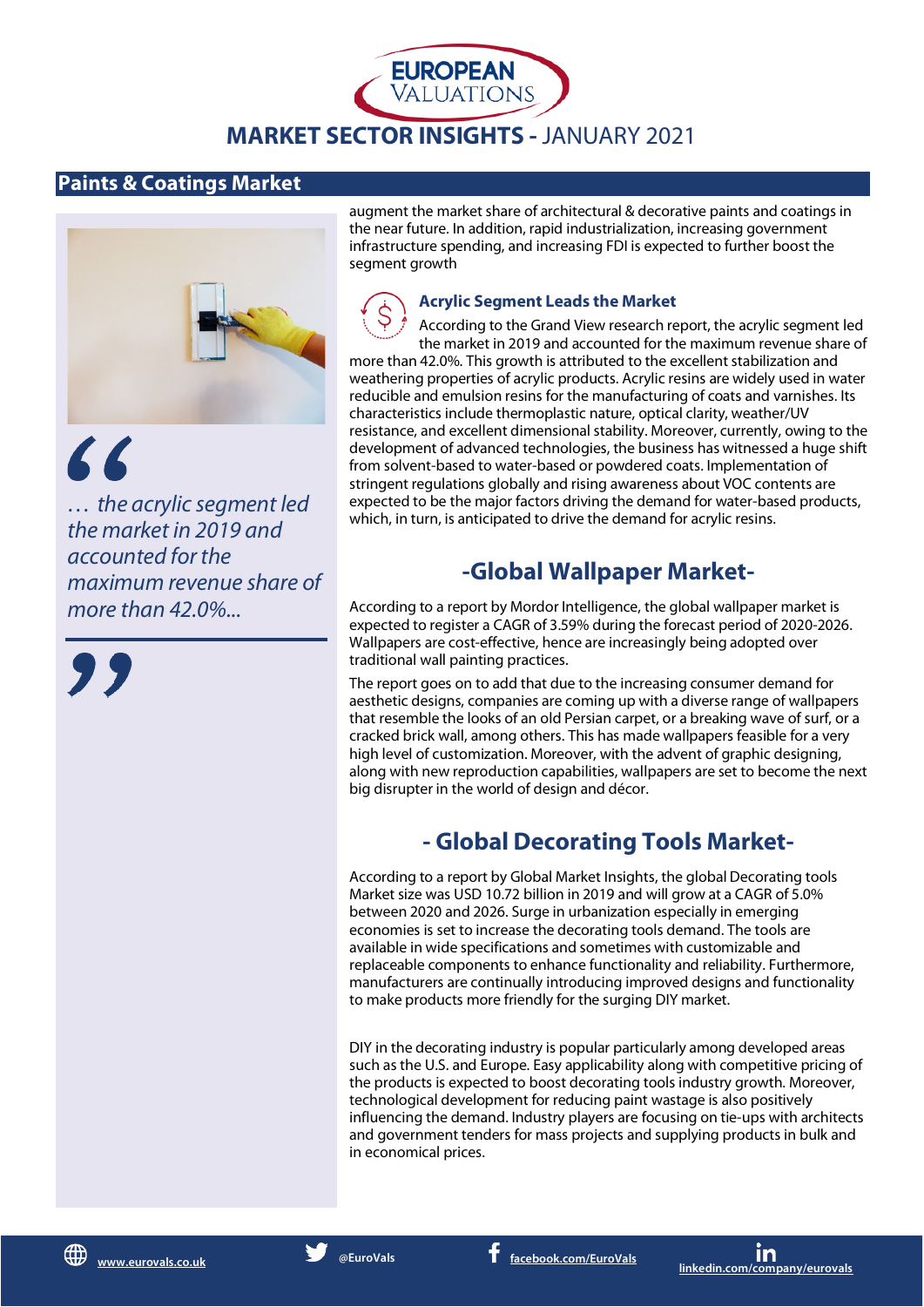# **MARKET SECTOR INSIGHTS -** JANUARY 2021

**EUROPEAN**<br>VALUATIONS

## **Paints & Coatings Market**



# 66

*The industry saw demand nose-dive in the first half of 2020 in an unprecedented manner owing to the pandemic and the resultant lockdowns in most major markets.*

## **-Economic Impact of Coronavirus-**

Undoubtedly, coronavirus is a black swan event – something that happens once in a century. Its spread has left businesses around the world counting costs, with many investors fearing the spread of coronavirus will pose an insurmountable challenge to the economic growth of all major countries across the globe. Almost every industry has been affected, with governments scrambling to somehow arrest the economic decline. Central banks in more than 50 countries, including the US Federal Reserve and the Bank of England have cut interest rates to try to strengthen their economies. Furthermore, most countries have announced unprecedented stimulus packages in the hopes of reviving their economy.

## **Effect on Global Demand**

Restaurants, cinemas and shops around the world have emptied, while flights, road traffic and energy use have fallen steeply. Oil prices have plummeted leading to oil producers slashing outputs.

The retail industry has been hit hard. Lockdowns in many major economies until the middle of May 2020, with only essential shops being allowed to open has meant huge losses for retailers, leading to many retailers shutting up shop.

It is clear now that the spread of coronavirus has led to a decline in global consumer spending, the heart of global economic activity. Moreover, employee layoffs in various industries are becoming increasingly common, in many cases on a large scale. This will lead to further pullback in consumer spending, at least in the near future, exacerbating the economic impact of coronavirus.

#### **Impact on Paints and Coatings Market**

COVID-19 has been the most disruptive force for the global paint and coatings industry in recent memory. The industry saw demand nose-dive in the first half of 2020 in an unprecedented manner owing to the pandemic and the resultant lockdowns in most major markets. Although production did resume in the second half of 2020 in a staggered manner, the continuing rising number of cases in many countries and its effect on demand is still causing anxiety among the leading paint and coating producers.

Going forward, with mass vaccination still in its early stages in most countries, we will have to wait for at least a few more months for uninterrupted recovery to begin and the consequential increase in demand. Until then, paints and coatings manufacturers and suppliers are in for a few more anxious months at least.

#### **Pace of Recovery Losing Momentum**

According to the latest OECD Interim Economic Outlook report, after an unprecedented collapse in the first half of the year, economic output recovered swiftly following the easing of containment measures and the initial re-opening of businesses, but the pace of recovery has lost some momentum more recently. New restrictions being imposed in some countries to tackle the resurgence of the virus are likely to have slowed growth, the report says.

Uncertainty remains high and the strength of the recovery varies markedly between countries and between business sectors. Prospects for an inclusive,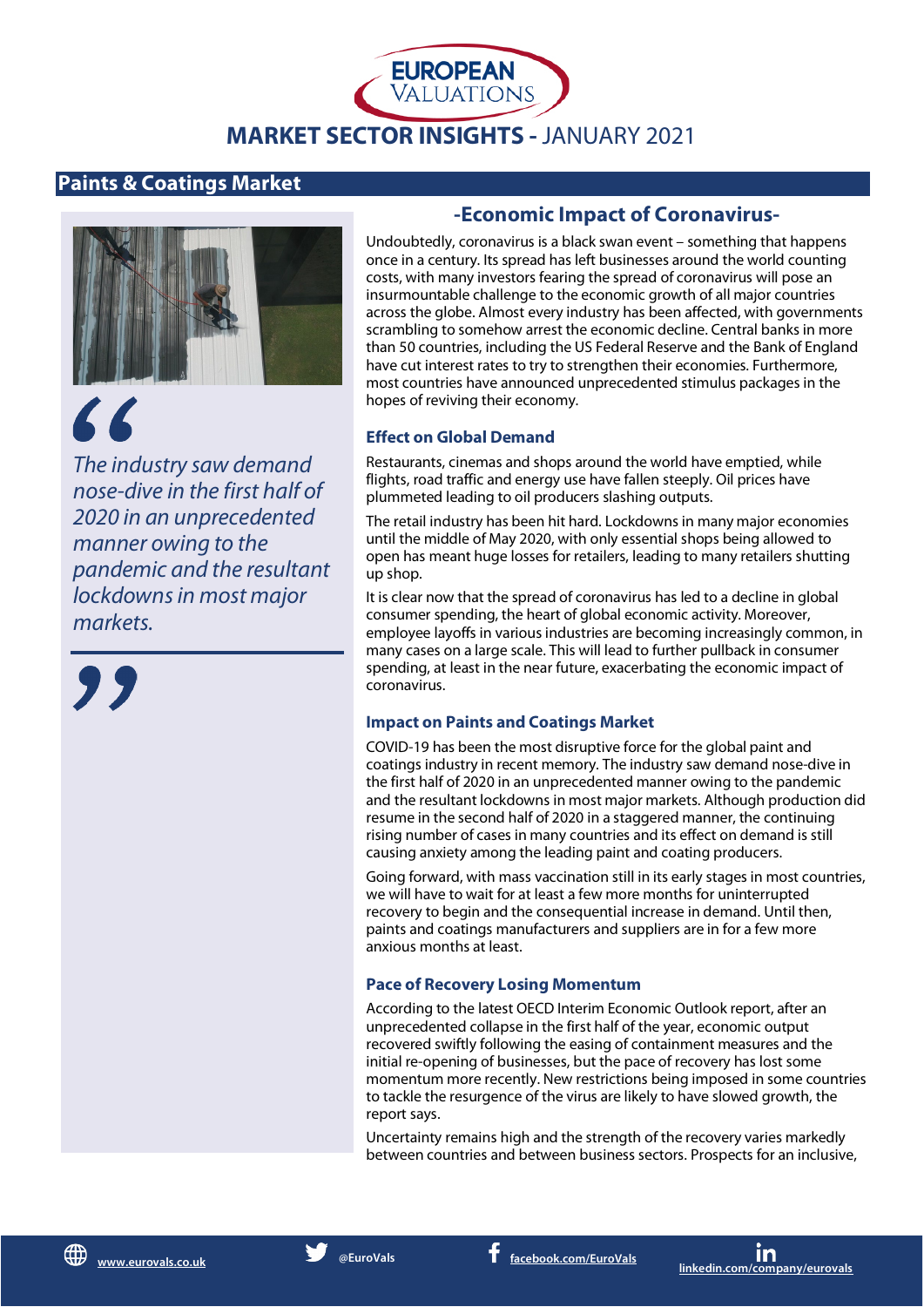

**EUROPEAN**<br>VALUATIONS

## **Paints & Coatings Market**



 $66$ *The OECD Interim Economic Outlook projects global GDP to fall by 4½ per cent this year, before growing by 5%* 

*in 2021.*

resilient and sustainable economic growth will depend on a range of factors including the likelihood of new outbreaks of the virus, how well individuals observe health measures and restrictions, consumer and business confidence, and the extent to which government support to maintain jobs and help businesses succeeds in boosting demand.

#### **UK Economic Forecast**

Rising coronavirus infections and lockdown controls are expected to weigh on the economy in the opening months of 2021 before enough people can receive the vaccine and restrictions can be relaxed. GDP was expected to grow by 5.5%, according to Office for Budget Responsibility forecasts in November. While this would mark the strongest growth rate since the late 1980s, the depth of the COVID recession means the economy would not return to its pre-pandemic peak until late 2022.

Since the launch of tougher COVID restrictions, the Resolution Foundation thinktank now expects GDP could be as much as 6% smaller by Easter than forecast, cutting the 2021 growth rate to 4.3%.

#### **Global Economic Forecast**

The OECD Interim Economic Outlook projects global GDP to fall by 4½ per cent this year, before growing by 5% in 2021. The forecasts are less negative than those in OECD's June Economic Outlook, due primarily to better than expected outcomes for China and the United States in the first half of this year and a response by governments on a massive scale. However, output in many countries at the end of 2021 will still be below the levels at the end of 2019, and well below what was projected prior to the pandemic.

If the threat from COVID-19 fades more quickly than expected, improved business and consumer confidence could boost global activity sharply in 2021. But a stronger resurgence of the virus, or more stringent lockdowns could cut 2-3 percentage points from global growth in 2021, with even higher unemployment and a prolonged period of weak investment.

The report warns that many businesses in the service sectors most affected by shutdowns, such as transport, entertainment and leisure, could become insolvent if demand does not recover, triggering large-scale job losses. Rising unemployment is also likely to worsen the risk of poverty and deprivation for millions of informal workers, particularly in emerging-market economies.

The rapid reaction of policymakers in many countries to buffer the initial blow to incomes and jobs prevented an even larger drop in output. The Interim Outlook says it is essential for governments not to repeat mistakes of past recessions but to continue to provide fiscal, financial and other policy support at the current stage of the recovery and for 2021. Such measures should be flexible enough to adapt to changing conditions and become more targeted.

# **A valuable strategic partner through every stage of the business lifecycle.**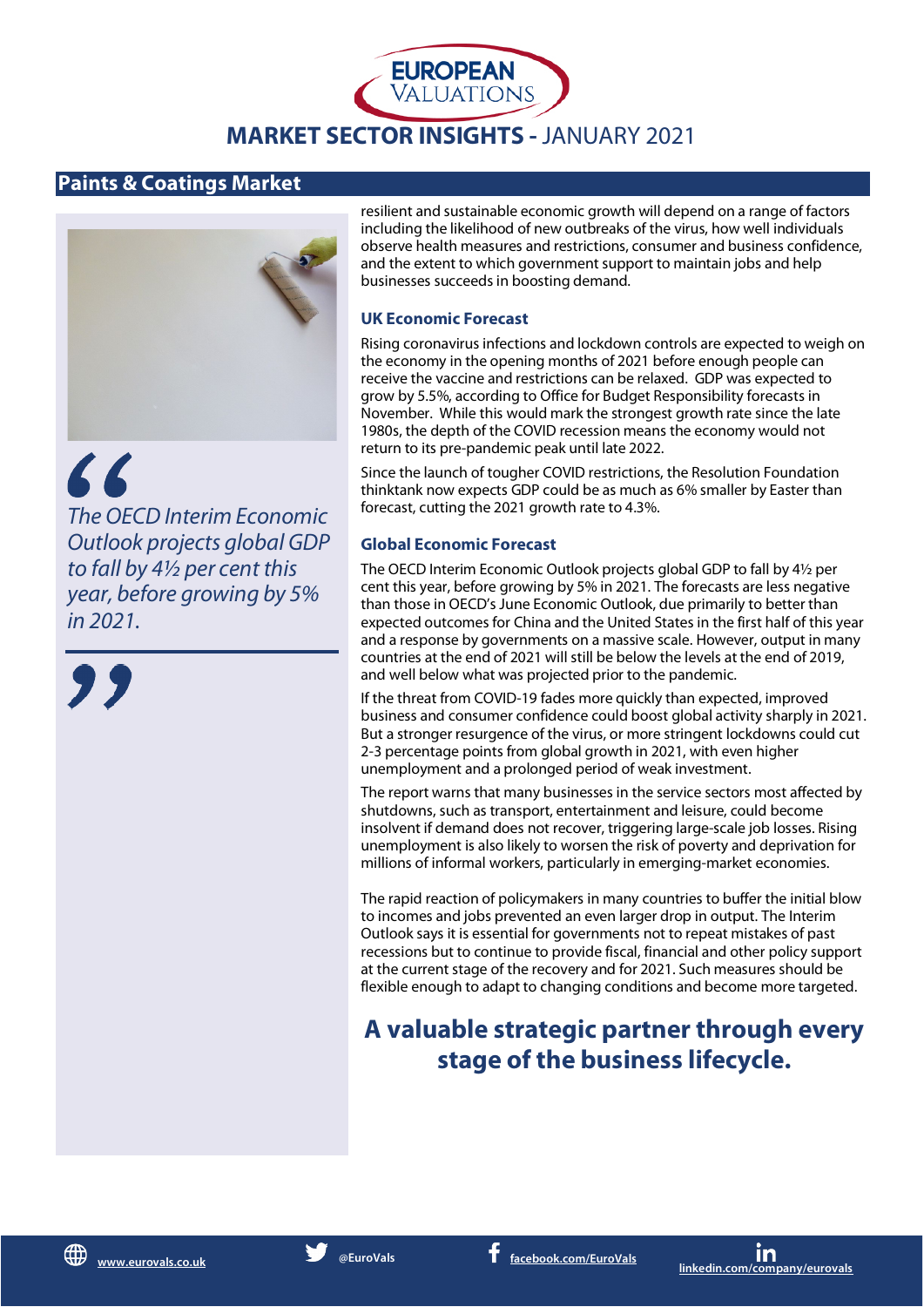

# **Key contacts**



**GORDON TITLEY Director** 

**E:** [gtitley@eurovals.co.uk](mailto:gtitley@eurovals.co.uk) **M:** 07734 388785



**DAN EDGAR,** Director

**E:**dedgar[@eurovals.co.uk](mailto:pbache@eurovals.co.uk) **M:** 07827 999332



**JOHN LAWRENCE, MRICS** Director

**E:** jlawrence[@eurovals.co.uk](mailto:dedgar@eurovals.co.uk) **M:** 07775 444796



**ANDREW DUNBAR Director** 

**E:** [adunbar@eurovals.co.uk](mailto:adunbar@eurovals.co.uk) **M:** 07967 302675

#### LONDON OFFICE

5 Willoughby Street, WC1A 1JD

0207 048 0184

#### BIRMINGHAM OFFICE

67 Newhall Street, Birmingham, B3 1NQ

0121 236 9992

#### MUMBAI OFFICE

Centre Point Jb Nagar Vijay Nagar Colony, J B Nagar, Andheri East, Mumbai Maharashtra 400047, India

Email address

# TRUSTED VALUED REPORTING